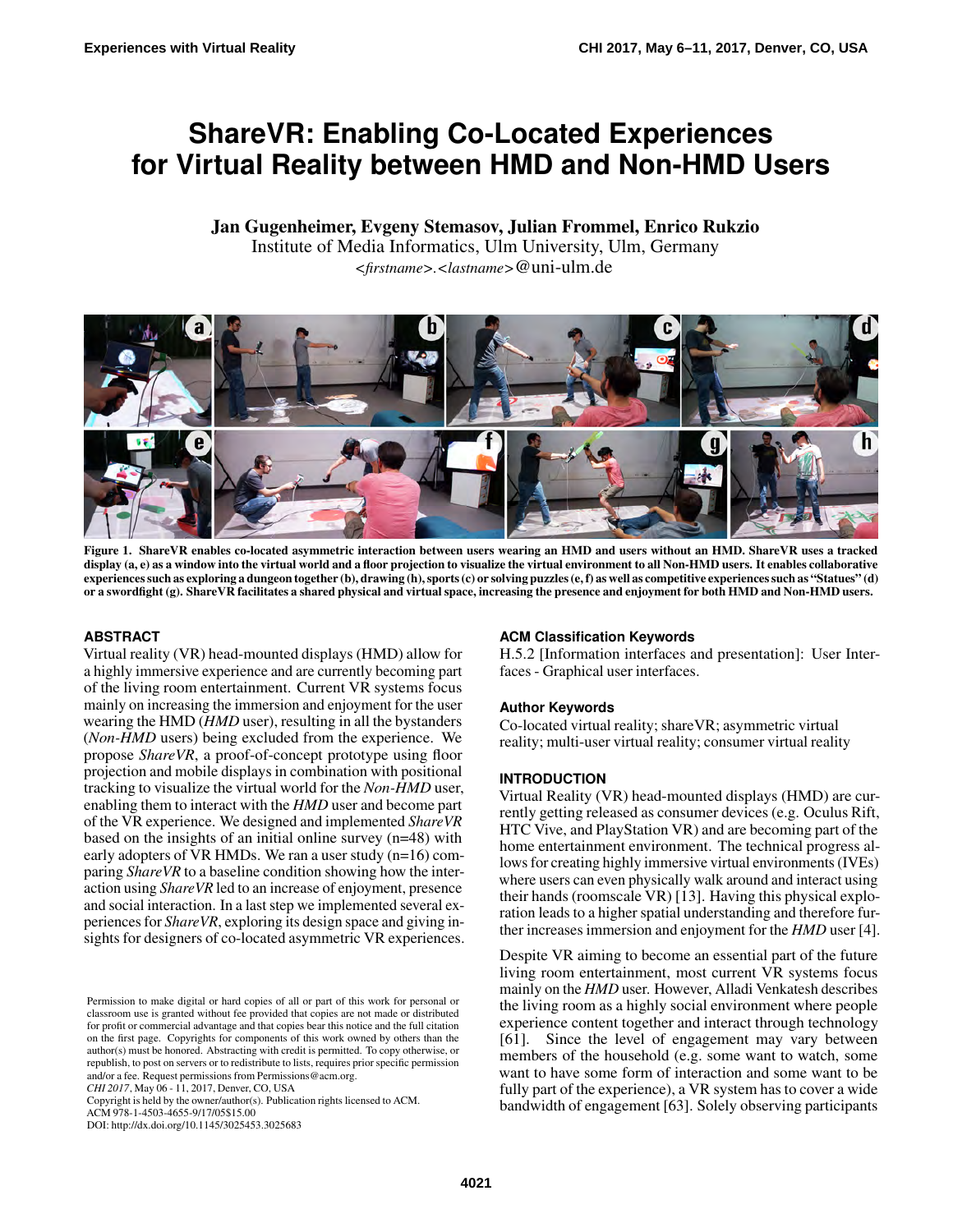would benefit from a more spatial representation of the virtual world such as the approach of Valve, which uses a green screen in combination with a tracked camera to create a mixed reality video for the observer [\[60\]](#page-12-2). People who only want a brief experience without committing to an extensive gaming session would benefit from a form of interaction with this mixed reality representation without having to put on an HMD. We argue that for VR to become part of this social living room environment, a way of interaction between users with an HMD and without an HMD is essential. Therefore, the focus of our work was on including the *Non-HMD* users into the VR experience and enhancing their way to interact with the *HMD* user.

We propose *ShareVR* (Fig[.1\)](#page-0-0), a proof-of-concept prototype enabling *Non-HMD* users to be part of the VR experience and interact with the *HMD* user and the virtual environment. We use a tracked display and a floor projection to visualize the virtual space for the *Non-HMD* user (Fig[.1](#page-0-0) a,e) and potential bystanders. To increase the engagement and enjoyment of *Non-HMD* users, we bring both (*HMD* and *Non-HMD*) into the same physical space enabling the same form of interaction. Prior work showed that this physical interaction can potentially increase enjoyment, social interaction and has cognitive benefits [\[39,](#page-11-0) [21,](#page-10-2) [42\]](#page-11-1).

We conducted an initial online survey (n=48) with early adopters of VR, investigating how they currently deal with interactions between *HMD* and *Non-HMD* users and what future concepts should provide to improve this interaction. Based on those insights, we designed and implemented *ShareVR*. In a user study (n=16), we compared *ShareVR* with a baseline condition (gamepad and television), showing the increase of enjoyment, presence and social interaction for *HMD* and *Non-HMD* users using *ShareVR*. We further explored the design space of *ShareVR* and implemented three example applications, showing the novel possibilities for asymmetric co-located experiences and give insights on how to design future experiences for asymmetric co-located VR interaction. The contributions of this work are:

- Concept, design and implementation of *ShareVR* a proofof-concept prototype for co-located asymmetric experiences in VR, based on the feedback (n=48) of VR early adopters.
- Insights from a user study  $(n=16)$ , exploring the impact of *ShareVR* on enjoyment, presence and social interaction and showing its advantage compared to a baseline consisting of a gamepad and television.
- Exploration of the design space for co-located asymmetric VR experiences and implementation of three example applications, giving insights for designers of future asymmetric co-located VR experiences.

## **ENVISIONED SCENARIO**

Our envisioned scenario is centered around a living room where VR already became an essential part of the home entertainment. Future systems will be designed having asymmetric co-located interaction in mind and provide appropriate visualization for *Non-HMD* users (e.g. embedded display in controllers) and an in-situ visualization of the physical tracking space (e.g. embedded projectors in already used hardware such as the tracking system of the HTC Vive).

Our final vision further incorporates additional devices such as nomadic VR *HMD*s [\[24\]](#page-10-3), AR *HMD*s and smartphones. These devices are all additional points on the interaction gradient between fully immersed user (VR *HMD*) to bystander (*Non-HMD* user). This work will mainly focus on spanning and exploring this design space between *HMD* and *Non-HMD* users. Future research projects should further explore additional devices on this gradient which generate different asymmetries and come with different concepts of visualization and interaction (e.g. [\[17,](#page-10-4) [25,](#page-11-2) [30\]](#page-11-3)). Each of these devices will presumably have an individual impact on enjoyment, presence and social interaction.

## **RELATED WORK**

Our work builds upon three general fields of research: *Collaborative/Spatial Augmented Reality*, *Collaborative Virtual Environments* and *Asymmetric Co-located VR Gaming*. We will not specifically focus on prior art having a different research direction but sharing a similar technical setup such as [\[38,](#page-11-4) [43\]](#page-11-5).

## **Collaborative/Spatial Augmented Reality**

Since presented in 1998 by Raskar et al. [\[51\]](#page-12-3), spatial augmented reality aims to augment the environment by using projection technology instead of head mounted displays [\[35,](#page-11-6) [34\]](#page-11-7). The field is closely related to projector camera systems which were developed to enable these kind of experiences [\[50\]](#page-12-4). A recent example of this approach is RoomAlive by Jones et al. which is closely related to our work [\[34\]](#page-11-7). Using a set of projector camera systems, an approach to transform the living room into a gaming environment and enable multiple users to play and interact together was presented. This work beautifully displays and explores the design space of spatial augmented reality inside the living room. Our work is closely related to Jones et al.'s RoomAlive since we apply a similar approach to visualize the virtual world, but we focus mainly on interaction between *HMD* and *Non-HMD* users.

Collaborative augmented reality [\[2,](#page-10-5) [49\]](#page-12-5) focuses on enabling collaboration and interaction between people using AR technology and further incorporates work with asymmetric setups (e.g. different visualization and different input capabilities [\[7,](#page-10-6) [55,](#page-12-6) [26\]](#page-11-8)). The Studierstube [\[53\]](#page-12-7) by Schmalstieg et al. and "Shared Space" [\[2,](#page-10-5) [3\]](#page-10-7) by Billinghurst et al., are systems presenting a variety of interaction and visualization concepts for co-located augmented reality collaboration. A similar approach was presented by Benko et al. with VITA, a collaborative mixed reality system for archaeological excavations [\[1\]](#page-9-0). VITA combined projected interfaces, a large screen and tracked handheld displays to enable collaboration in a multi-user scenario. Stafford et al. further presented "god-like interactions", an approach to enable asymmetric interaction between a user with an AR *HMD* and a user with a tablet [\[55\]](#page-12-6). *ShareVR* follows a similar approach by offering individual interaction and visualization concepts for users without an *HMD*.

## **Collaborative Virtual Environments**

Churchill et al. initially defined Collaborative Virtual Environments (CVE) as distributed virtual reality systems that enable users to interact with the environment and each other [\[11\]](#page-10-8). The focus was initially mainly on the distributed aspect [\[47\]](#page-12-8). DIVE, a distributed interactive virtual reality environment was presented by Carlsson et al., focusing on multi-user and 3D interaction aspects in distributed collaborative virtual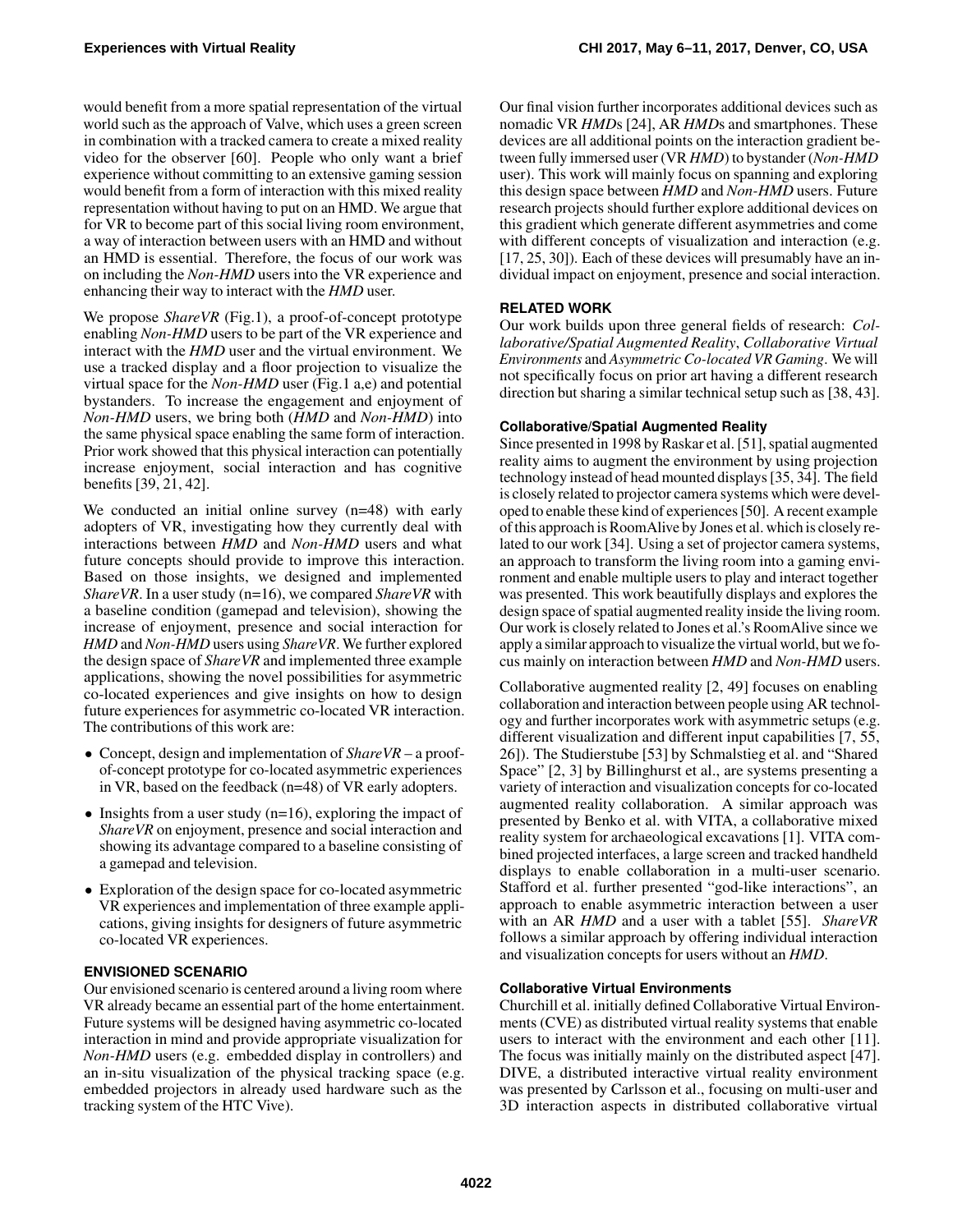environments [\[8\]](#page-10-9). Oliveira et al. further presented a distributed asymmetric CVE, where an *HMD* user would receive guidance and instruction from a user sitting at a PC using a traditional GUI [\[45\]](#page-12-9). However, the focus of the work was mainly on training applications and e-commerce scenarios. *ShareVR* incorporates several concepts from distributed CVEs in its prototype but mainly focuses on co-located synchronous interaction as defined by Johansen et al. [\[33\]](#page-11-9). In C1x6, Kulik et al. presented a co-located CVE that was realized using six projectors and active shutter glasses to provide correct perspectives to six users inside a virtual environment. This allowed each user to perceive the same experience, whereby *ShareVR* focuses on creating different perceptions of the same experience leveraging the advantage of each individual visualization approach. Kulik et al. found that people are more enthusiastic about exploring a virtual environment as part of a group which was one of the main motivations for *ShareVR*.

Similar to prior work, one essential characteristic of *ShareVR* is the asymmetry of the experience [\[17,](#page-10-4) [44,](#page-11-10) [12,](#page-10-10) [30,](#page-11-3) [29,](#page-11-11) [18,](#page-10-11) [15\]](#page-10-12). Duval et al. presented an asymmetric 2D/3D interaction approach which allows users who are immersed in an IVE to interact with users sitting at a PC [\[17\]](#page-10-4). The approach works by leveraging the advantage of each individual representation (2D vs 3D). Oda et al. presented a further asymmetric interaction between a remote user and a local user wearing an AR *HMD* [\[44\]](#page-11-10). In a user study, the remote user had to explain a specific task to the local user either through a 2D interface or a VR *HMD*. The results show that local users understood faster when the remote users actually demonstrated the task wearing a VR *HMD* vs writing annotations with a 2D interface. *ShareVR* incorporates these findings by letting the *Non-HMD* user have the same way of interaction as the *HMD* user. Also closely relevant to our work were projects exploring an asymmetric "god-like interaction" with the goal to let people build worlds together [\[12,](#page-10-10) [29\]](#page-11-11). Users with an VR *HMD* could collaboratively create virtual environments with users at a PC. A similar approach was shown by Ibayashi et al. with DollhouseVR [\[30\]](#page-11-3). *ShareVR* differentiates itself from those approaches by strongly focusing on enabling a co-located experience which aims to increase enjoyment, presence and social interaction instead of increasing performance.

More recently Cheng et al. presented HapticTurk [\[9\]](#page-10-13) and TurkDeck [\[10\]](#page-10-14). In contrast to prior work on generatic haptics in VR [\[27,](#page-11-12) [28\]](#page-11-13), HapticTurk and TurkDeck leverage human workers to generate haptic feedback for the *HMD* user. Our work was highly inspired by both systems and the haptic feedback was incorporated into the concept (e.g. lightsaber duel). However, in contrast to Cheng et al. *ShareVR* tries to enable an equally enjoyable experience for the *Non-HMD* user by literally sharing the virtual world of the *HMD* user with all people in the surrounding. To the best of our knowledge, *ShareVR* is the first system to enhance co-located asymmetric experiences between *HMD* and *Non-HMD* users who share the same physical space. This is a scenario that we argue will become more relevant as consumer VR technology progresses and attempts to become part of the living room entertainment.

## **Asymmetric Co-located VR Gaming**

Despite the recent popularity of online multiplayer, co-located multiplayer games are still highly appreciated by many players [\[22,](#page-10-15) [46,](#page-12-10) [48\]](#page-12-11) and researched by the scientific community [\[62\]](#page-12-12). Gajadhar et al. found that players experience a higher positive affect and less tension in a co-located than in a mediated setting or against a computer [\[20\]](#page-10-16). In the VR context, co-located settings are difficult to provide as usually only one VR HMD is available and only one player can wear it at a time. However, there are a few co-located VR games that make use of other means to circumvent this limitation. Games such as *Black Hat Cooperative*, *Ruckus Ridge VR Party*, *Playroom VR* and *Keep Talking And Nobody Explodes* apply an asymmetric interaction approach by either providing the *Non-HMD* user with an additional controller [\[52,](#page-12-13) [19\]](#page-10-17), mouse and keyboard [\[57\]](#page-12-14) or relying solely on verbal communication [\[56\]](#page-12-15). Recently, Sajjadi et al. presented *Maze Commander*, a collaborative asymmetric game in that one player uses a VR HMD while the other interacts using Sifteo Cubes. Although game experience did not differ between both interaction methods, players generally did enjoy the asymmetric game play.

Although these games all feature local multiplayer for VR, most game mechanics would still function if the games were implemented online and players had some form of voice chat. In contrast, *ShareVR* strongly focuses on the shared physical space and the resulting physical interaction to enhance the experience. While playing in a co-located setting does have positive effects on players [\[20\]](#page-10-16), we argue that physical interaction in particular does enable novel play experiences for VR. Prior research has already shown that enjoyment and social interaction can be increased through physical engagement and interaction [\[39,](#page-11-0) [21,](#page-10-2) [42\]](#page-11-1). Lindley et al. found that an input device leveraging natural body movements elicits higher social interaction and engagement compared to a classic gamepad [\[39\]](#page-11-0). Similar results were found by Brondi et al. who showed beneficial effects of body movement on player engagement and flow for a collaborative game in a virtual environment [\[6\]](#page-10-18). Recently, Marshall et al. [\[41\]](#page-11-14) studied aspects of games that encourage physicality in an extreme manner and derived guidelines for such games. *Johann Sebastian Joust* [\[16\]](#page-10-19), is a game in that players have physical interaction in a shared play space. The players hold motion controllers and have to grab the other players' controllers in order to win while the played music restrains their allowed movement. To the best of our knowledge, *ShareVR* is the first VR system enabling physical gaming experiences between *HMD* and *Non-HMD* users.

## **ONLINE SURVEY**

We conducted an online survey to elicit the demand for co-located asymmetric interaction and further explore how early adopters are currently coping with this (e.g. during demonstrations) and what they would expect from future technology to support co-located asymmetric interaction. The survey was posted in online forums (e.g. Reddit) and was sent out to mailing lists of early adopters. We were focusing on an audience which already uses the technology at home and falls under the category early adopter. Overall we received 48 responses.

## *Demographics*

The majority of the early adopters were male (46 males, 2 females), held a college degree ( $\approx$  77%), and were on average 30.85 years old (*SD*=7.87, range: 19-49). The most used headsets were the HTC Vive (54%) followed by the Google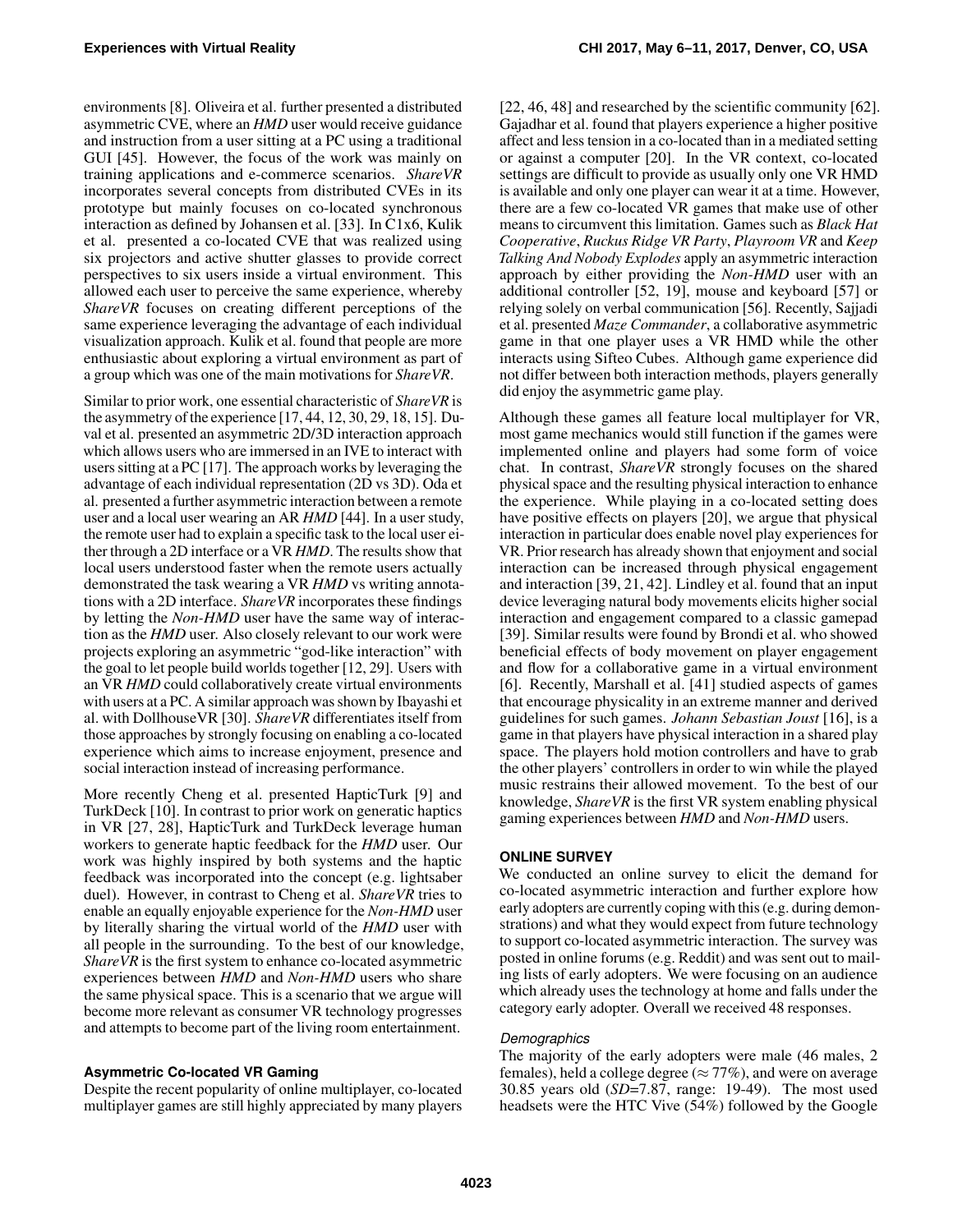

<span id="page-3-0"></span>Figure 2. An excerpt from our online survey on the questions: (a) "When demonstrating my VR headset to friends and family I tend to:", (b) "Assuming that you own and actively use only one headset, please rate the following statements:", (c) "A technology which would allow me to actively influence the virtual environment of the immersed user should..." (Note: the statements are shortened and rephrased to fit into one figure.)

Cardboard (41%), Oculus Rift CV1 (33%), Oculus Rift DK2 (21%) and Samsung GearVR (19%). On average the respondents used the VR HMD 7.06 hours a week (*SD*=6.44, range: 0-30). Rated on a 5-point Likert scale, 73% stated a very high interest in virtual reality technology, 21% a high interest and 6% a moderate interest.

#### *Current Coping Techniques*

We asked people about the occurrence of asymmetric interaction (e.g. demoing a VR HMD) and how they are currently dealing with situations of asymmetric interaction (an overview of a subset of the questions can be found in Figure [2\)](#page-3-0). The vast majority of our respondents reported they experienced asymmetric interaction during demoing of a VR HMD (94%) whereby only (38%) experienced it in a gaming scenario. Overall, only 13% played asymmetric co-located multi-user VR games (e.g. *Ruckus Ridge VR Party*) whereby 40% reported having regular ( $\approx$  4 times a month) gaming sessions sharing one HMD (average group size of  $\approx$  3 friends).

When asked about the form of communication used in such asymmetric scenarios, the majority agreed to use speech  $(91\%)^1$  $(91\%)^1$  $(91\%)^1$ followed by controllers (28%) and physical interaction (20%). When asked about their social coping, respondents agreed (48%) to prefer traditional consoles over VR HMDs when friends are around and would invite friends over more often (52%) for gaming sessions if there would be a better way of playing together having one HMD. Furthermore, respondents agreed that they would not mind being a passive observer (58%) and can imagine having fun playing with another person with an HMD whilst not having an HMD themselves (71%).

#### *Demand and Future Requirements*

When asked directly about asymmetric gameplay having one HMD, a vast majority agreed that they would love to be able to actively influence the virtual environment of the immersed user while not being immersed themselves (92%). When asked about specific aspects of asymmetric gameplay (Fig[.2](#page-3-0) c), respondents often preferred the asymmetric option (e.g. different view of the virtual scene: 77%, different power level: 75% and different way of interaction: 79%). Nevertheless, the alternative options such as same view (42%) and physical interaction (54%) were still more towards an agreement as towards a disagreement. When asked about the representation

of the *Non-HMD* user inside the IVE respondents slightly preferred to be visualized inside the virtual world (38%).

#### **Discussion of the Online Survey**

Our survey identified the users' desire to be able to actively influence and interact with *HMD* users while not not having an HMD themselves. We found dedicated co-located asymmetric games such as Ruckus Ridge VR Party are not widely known/spread, whereby 40% of the respondents already play with multiple users having one HMD. The main form of interaction between *HMD* and *Non-HMD* users is mainly speech. People further reported that they currently prefer using a traditional console with friends but would invite friends more often for VR gaming session if there would be a better way for playing together having one *HMD*. When asked about future concepts such a system should have, respondents preferred an asymmetric approach but still were interested in the alternatives. This indicated that these design decisions would have to be dependent on the underlying game dynamics. We used this feedback and incorporated it (e.g. speech as interaction, focus on asymmetry in visualization and power level) into our concept and implementation of *ShareVR* and its experiences.

## **SHAREVR CONCEPT AND IMPLEMENTATION**

We designed and implemented *ShareVR* with the goal of enabling *Non-HMD* users to become a part of the virtual experience of the *HMD* user and enable them to interact and explore the environment together. Furthermore, we wanted to allow bystanders who are not interested in actively influencing the IVE to be able to follow and understand the events happening inside the IVE and be able to interact with the *HMD* and *Non-HMD* user (e.g. point and scream "watch out behind you"). A main goal for the design of *ShareVR* was to increase the enjoyment, presence and social interaction for *HMD* and *Non-HMD* users. We aimed for developing an entertainment system which would fit right into the social dynamics of a living room.

One of our major design decisions was not to design an *HMD* to *HMD* system but focus on asymmetric interaction with *Non-HMD* users. While we agree that the direction of *HMD* to *HMD* interaction is also highly relevant and (as presented in the related work section) a highly researched field, we decided to focus on scenarios where only one *HMD* is available. Similarly to Voida et al. [\[62\]](#page-12-12), we argue that for the living room scenario, it is important to design a system which enables a gradient of participation. This allows users who are not eager to use

<span id="page-3-1"></span><sup>1</sup>All the following reported percentages are based on the number of strongly agrees and agrees towards a statement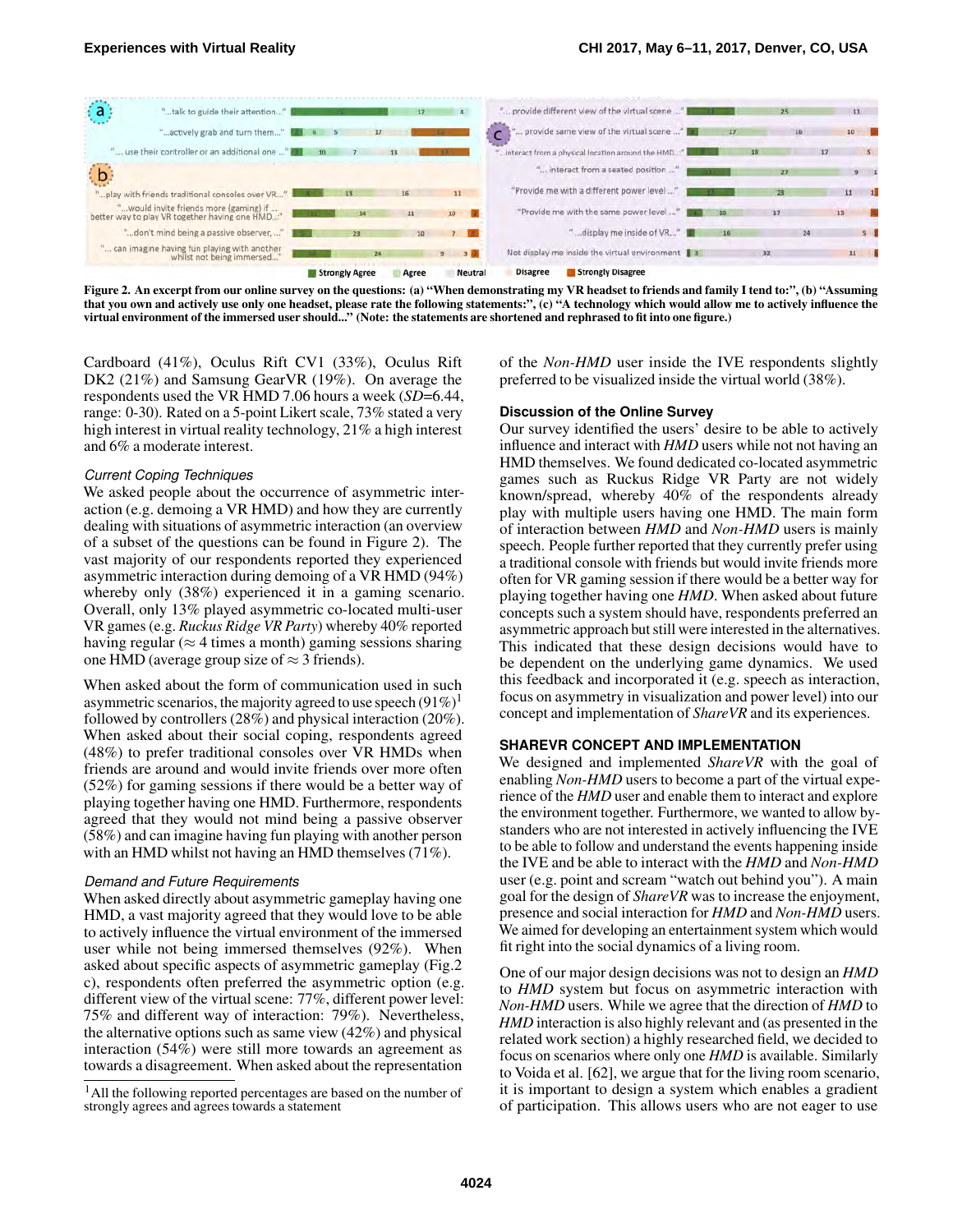an *HMD* to still be part of the virtual experience and maybe get interested in participating themselves. Furthermore, this approach allows a rich social interaction between *Non-HMD* users and bystanders since they both can see and talk to each other. This further creates an interesting social dynamic which we are going to discuss in more detail in our user study.

In our concept we focused on room-scale VR systems such as the HTC Vive and partially PlayStation VR, since they offer a larger design space, result in a high level of immersion and are expected to be widely spread systems in the future [\[59\]](#page-12-16). A second major design decision was to bring the *Non-HMD* user into the tracking space and let him explore the virtual world from the same position as the *HMD* user. This should result in an equal level of agency and engagement between *HMD* and *Non-HMD* users and further add the dimension of physical interaction (e.g. touch the *HMD* user). Prior research showed that this form of physical engagement and interaction results in an increase of enjoyment and social interaction [\[39,](#page-11-0) [21,](#page-10-2) [42\]](#page-11-1).

## **Concept and Hardware Implementation**

Our proof-of-concept prototype of *ShareVR* was built using an HTC Vive, two oppositely positioned short throw BenQ W1080ST projectors to visualize the tracking space and a 7 inch display attached to one of the HTC Vive controllers serving as a "window into the virtual world" for the *Non-HMD* user (Fig[.3\)](#page-4-0). We additionally added a TV which mirrored the view of the *HMD* user. The whole software was running on an i7 machine with an Nvidia GTX 970. The two main design variables we had were how to realize *interaction* and *visualization* for the *Non-HMD* users.

*Interaction:* Since we decided to bring both users in the same physical space we had to track the position and interaction of the *Non-HMD* user. We dedicated one of the HTC Vive controllers as the *Non-HMD* controller and used the Lighthouse tracking system of the HTC Vive to estimate the location of the *Non-HMD* user inside the physical space and let him interact with the IVE using the controller inputs. To leverage the advantage of sharing the same physical space we used physical props attached to the tracked controller as a second form of interaction between *HMD* and *Non-HMD* users. This enabled the *Non-HMD* user to generate haptic feedback for the *HMD* user (e.g. impact of lightsabers can be felt, cf. Fig[.6\)](#page-6-0). Based on the feedback of the online survey, we decided not to use headphones for the *HMD* user, to allow for oral communication between all users and directional sound (e.g. hearing the steps of the *Non-HMD* user).

*Visualization:* We designed the visualization having the *Non-HMD* user and additional users sitting on the couch in mind. To reduce the amount of shadows, we positioned two projectors opposite of each other directed towards the floor covering the full tracking space of the Lighthouse system. Both were calibrated through software to be perfectly aligned, visualizing the full tracking space to all people in the surrounding. This should help to develop a spatial understanding of the IVE for *Non-HMD* users. Furthermore, we attached a 7 inch display on top of the *Non-HMD* controller allowing to function as a "window" into the virtual world. We used a 5m hdmi cable to connect the display with the PC and supported it with power through a portable power bank inside



Figure 3. Left: Display mounted on the controller of the *Non-HMD* user. Right: Physical setup of *ShareVR*, replicating a living-room layout

<span id="page-4-0"></span>the users pocket. We initially tried to remove all cables using wireless hdmi which resulted in a too big delay. Additionally, we used a TV to render the mirrored view of the *HMD* user.

## **Software Implementation**

The whole software side was implemented using Unity® and the SteamVR Unity plugin. We used NewtonVR [\[58\]](#page-12-17) as an additional layer on top of SteamVR to quickly prototype physical interaction such as grabbing virtual objects. We created a prefab in Unity consisting of the NewtonVR camera rig, an orthographic camera positioned above to cover the whole tracking space and a camera on the virtual *Non-HMD* controller. The orthographic camera rendered their image onto a mesh in which we could adjust individual vertices to correct for distortion and align both projectors. Two individual versions of this mesh were positioned in front of two additional cameras which rendered the projection images. We used this prefab throughout all our implemented experiences.

## **IMPLEMENTED EXPERIENCES**

We implemented three different applications: *BeMyLight*, *SneakyBoxes*, and *SandBox* consisting of four smaller experiences (lightsaber duel, soccer, puzzle and drawing). The first two *BeMyLight* and *SneakyBoxes* were later used in our comparative user study, whereby the *SandBox* was used in the final exploratory study.

## **Collaborative: Be My Light**

The experience *BeMyLight* places both users in a pitch black cave full of creatures and riddles to solve (Figure [4\)](#page-5-0). The goal of the game is it to escape the cave system. Therefore, both users have to cooperate to be able to fight the monsters and solve the riddles. The *HMD* user plays an adventurer who holds a sword which he can swing to damage monsters and teleports<sup>[2](#page-4-1)</sup> himself through the map. The *Non-HMD* user plays a magic fairy light which floats around the *HMD* user and is the only source of light inside the pitch black cave system. The fairy is furthermore able to cast a fireball which lights up the cave and damages monsters in its way. The riddles are designed in a way that both users have to work together to be able to solve them.

The *HMD* user sees the world through the eyes of the adventurer (point of view) and the fairy is visualized as a floating light (point light and spotlight in Unity). The *Non-HMD* user has

<span id="page-4-1"></span><sup>&</sup>lt;sup>2</sup>we reimplemented a form of Valves The Lab teleport for locomotion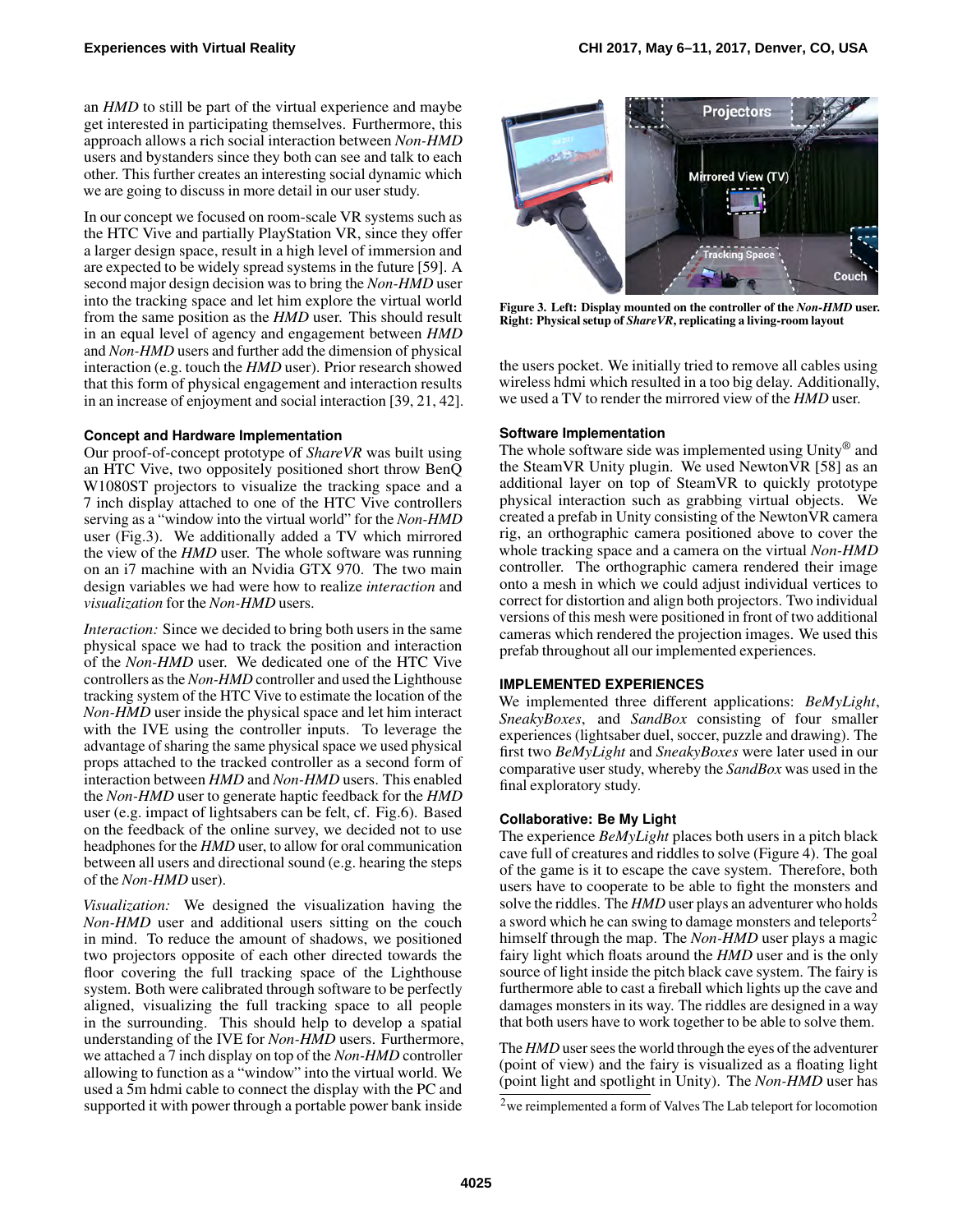

Figure 4. Two users (a: handheld view, b: HMD view) fighting monsters in the caves of *BeMyLight*. Note that the HMD user (b) only can see where the Non-HMD user (a) shines light on.

<span id="page-5-0"></span>a top down view of the current tracking space visualized on the projection. This allows him to see the directions from which monsters are approaching or attacking the *HMD* user. He is further capable of controlling the scale of the projection (zooming) to use the projection as a map. The handheld screen is used as a "window into the world" metaphor and controls the direction of the spot light (flashlight metaphor). To further increase the dependency between both users, some information is only displayed to the fairy and some only to the adventurer, encouraging them to collaborate (e.g. "please shine some light here I think I saw something you can't see").

This basic dynamic highly encourages a form of collaboration since the *HMD* user needs a light to see monsters and the environment and the *Non-HMD* user can not explore the world on his own since only the *HMD* user can teleport. Both have an asymmetry of information (e.g. only the adventurer can see the key for the exit but the fairy has to shine light on the key to make it visible) and an asymmetry of power (e.g. the fairy knows the path through the cave system since he can see cues on the projection but only the adventurer can move both).

## **Competitive: Sneaky Boxes**

*SneakyBoxes* is based on a popular children's game [\[64\]](#page-12-18) which has different names through the world (e.g. RedLight, GreenLight in the US). *SneakyBoxes* is further highly inspired by Ruckus Ridge VR Party [\[19\]](#page-10-17) which is one of few currently available co-located asymmetric VR games. The *HMD* user is positioned at the edge of the tracking space and uses one controller which represents a "marker" which can shoot projectiles. When looking into the tracking space the *HMD* user sees randomly positioned boxes, chests and barrels (Fig[.5\)](#page-5-1). The *Non-HMD* user is visualized as one of those boxes and is positioned inside the tracking space holding one controller which is mainly used for tracking his location. The goal of the *HMD* user is to find and "mark" the box which represents the *Non-HMD* user, whereby the *Non-HMD* user has to look through all the other boxes and find a randomly placed gem. All boxes are fixed in the scene and only the *Non-HMD* users' box moves when he physically moves his controller. This allows the *HMD* user to distinguish and tag the *Non-HMD* user.

To create a bigger challenge for the *HMD* user, the lights in the scene go out after approximately 10 seconds. To turn the lights back on, the *HMD* user has to turn away from the tracking space and hit a floating target behind him. This gives the *Non-HMD*



Figure 5. Two users playing SneakyBoxes and their individual views: (a) handheld (b) inside the HMD. Note that the HMD user (b) can not distinguish between a regular box and the Non-HMD box.

<span id="page-5-1"></span>user time to reposition himself and look through some of the boxes. To further exploit the physical proximity we attached an inflatable sword on the controller of the *Non-HMD* user. By hitting the *HMD* user with the inflatable sword, the lights inside the scene can be "hit out" every 15 seconds, forcing the *HMD* user to turn around and turn the lights back on. The handheld display is used as a "window" into the virtual world and the projection visualizes the tracking space (top down view of all boxes).

*SneakyBoxes* was designed to explore the competitive possibilities which arise from the co-located asymmetry enabled through *ShareVR*. We deliberately avoided the use of headphones for the *HMD* user, since the direction of the noise the *Non-HMD* user does is an essential part of the gameplay. We further actively decided to use a physical prop (inflatable sword) as a tool for the *Non-HMD* user to interact with the *HMD* user. We were mainly interested what implications this physicality has on the social dynamic.

## **Exploratory: Sandbox Application**

In addition to *SneakyBoxes* and *BeMyLight*, we implemented a *SandBox* consisting of several smaller experiences which individually explore a novel aspect of the unique design space of *ShareVR*.

*Soccer:* The soccer application further explores the concept of high interaction asymmetry. The *Non-HMD* user uses both HTC Vive controllers and becomes the "Curator/Master" of the experience (Fig. [6](#page-6-0) a). He can position targets inside the scene and spawn balls which he then can throw for the *HMD* user. The *HMD* user has to redirect the ball into the target using his head (header in soccer). The soccer application explores how an experience can be designed for *ShareVR* which puts the *HMD* user in a passive role and the *Non-HMD* user into an active and dominant position.

*Lightsaber Duel:* With the lightsaber duel we wanted to explore an interaction where the *Non-HMD* user is capable of interacting with the *HMD* user without the need for a visualization. To achieve this we mounted an inflatable light saber onto each of the HTC Vive controllers (Fig. [6](#page-6-0) d). For the *HMD* user, we modeled a virtual lightsaber instead of the controllers which is exactly the same length resulting in a 1-to-1 mapping of the physical lightsaber and the virtual lightsaber. This allows the *Non-HMD* user to adjust his actions based on the physical location of the *HMD* user and his inflatable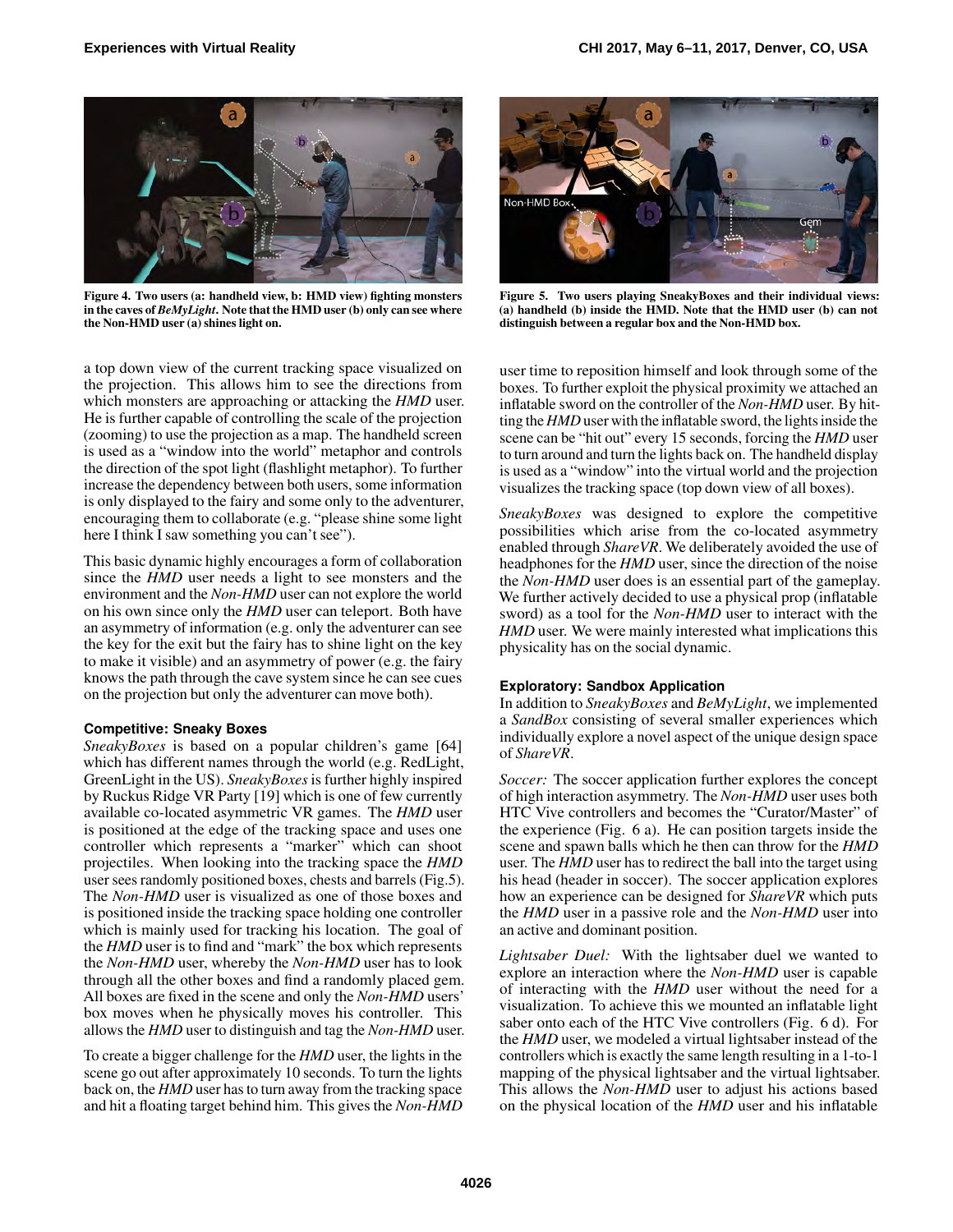

Figure 6. An overview of the individual applications with overlaid visualizations from the Sandbox: (a) throwing a ball to the HMD user in the soccer application, (b) instructing the HMD user in the puzzle application, (c) drawing a palm tree together and (d) having a lightsaber duel.

<span id="page-6-0"></span>lightsaber. To represent the *Non-HMD* user inside the virtual scene, we used a robot avatar with simple inverse kinematics. The *HMD* user benefits from the high fidelity of the experience (e.g. feel the actual impact of the lightsaber).

*Puzzle:* The puzzle application was designed to explore the capabilities of more user involvement. Several 3D geometrical shapes are spawned around the *HMD* user with which he can interact using an HTC Vive controller (Fig. [6](#page-6-0) b). His goal is to bring them into a certain arrangement. Only the *Non-HMD* user sees the building instructions on the projection and the handheld display on his controller. The only form of interaction between *HMD* and *Non-HMD* user is a virtual arrow attached to the *Non-HMD* user controller he can use to point at objects. The main form of communication is verbal, which includes all the potential additional users sitting on the couch. The puzzle application was designed so everyone can be involved in the experience since the building instruction is prominently visible and people on the couch can also direct actions of the *HMD* user (e.g. the red piece behind you should be a little more left).

*Drawing:* We implemented a drawing application to show how simple it is to extend an existing VR experience to be working with *ShareVR* and multiple users (Fig. [6](#page-6-0) c). The basic principles are simple, both the *HMD* and *Non-HMD* user have one controller which they can use to draw with one color in midair (similar to Google's Tilt Brush [\[23\]](#page-10-20)). The projection shows a topdown view of the tracking space (drawing space) and the handheld display works again as a "window" into the virtual world.

## **USER STUDY**

To explore the interaction with *ShareVR* and measure the impact *ShareVR* has on the enjoyment, presence and social interaction between *HMD* and *Non-HMD* user, we conducted a user study. We compared *ShareVR* to a baseline condition consisting of a gamepad and a TV. In the baseline condition the *Non-HMD* user would sit on the couch and interact with the *HMD* user using a gamepad and a TV screen. This setup is currently used in most asymmetric co-located VR games (e.g. Ruckus Ridge VR Party [\[19\]](#page-10-17), PlayStationVR [\[14\]](#page-10-21)). The main difference between *ShareVR* and the *Baseline* was the shared physical space and physical engagement of the *Non-HMD* user.

## **Study Design**

The study was conducted using a repeated measures factorial design with three independent variables. As independent variables we selected System (*ShareVR*, *Baseline*), HMD (*HMD*, *Non-HMD*), and Experience (*BeMyLight*, *SneakyBoxes*). For the *Baseline* system separate versions of *BeMyLight* and *SneakyBoxes* were created that were played with a regular gamepad instead of a tracked Vive controller. Further, smaller changes to the *Baseline* versions of games were made in order to provide a fair comparison of the systems (e.g. a button press can be used to trigger a sword hit in *SneakyBoxes*).

Independent variables were *enjoyment* measured with the post-game Game Experience Questionnaire (GEQ) [\[32,](#page-11-15) [31\]](#page-11-16) as well as valence and arousal from the SAM questionnaire [\[5\]](#page-10-22), *presence* measured with Slater, Usoh, and Steed's presence questionnaire [\[54\]](#page-12-19) and *social interaction* measured using the *behavioural involvement* component of the GEQ's social presence module [\[32,](#page-11-15) [31\]](#page-11-16). In addition to these questionnaires we added a final comparison and asked participants to rate their enjoyment, presence and social engagement on a 7-point Likert scale.

## **Procedure**

The study took place in a university lab that was prepared to resemble a realistic living room scenario containing a couch, a TV screen, and the play area of the HTC Vive (see Fig. [3\)](#page-4-0). Participants were recruited in pairs. After a brief introduction, they played all 8 possible permutations of our independent variables (System x HMD x Experience). The order was counterbalanced using a Latin square. All play sessions were interrupted after 5 minutes in order to guarantee fair comparisons. After each play session, participants completed a questionnaire measuring their experience and additional data (e.g. visual attention). The study took on average 1.5h and participants received 10 currency.

## **Participants**

For this study we recruited 16 participants (5 female, 11 male) with an average age of 27.63 (*SD*=3.181). Participants were recruited in pairs and with the premise that they have such a social connection that they feel comfortable playing with each other. They reported an average experience with VR devices of 8.76 months (*SD*=7.22). Their average interest in VR technology was very high (*M*=6.13, *SD*=0.62), but their intention to buy a VR HMD in the next 12 months was low (*M*=2.81, *SD*=2.04, both variables measured on 7-point Likert scales).

## **Results**

Scores for positive experience and presence were analysed using a 2x2x2 (System x HMD x Experience) repeated-measures ANOVA. As the other variables were not normally distributed, nonparametric Aligned Rank Transform [\[65,](#page-12-20) [36\]](#page-11-17) was applied. Figure [7](#page-7-0) summarizes the collected data of the GEQ and SUS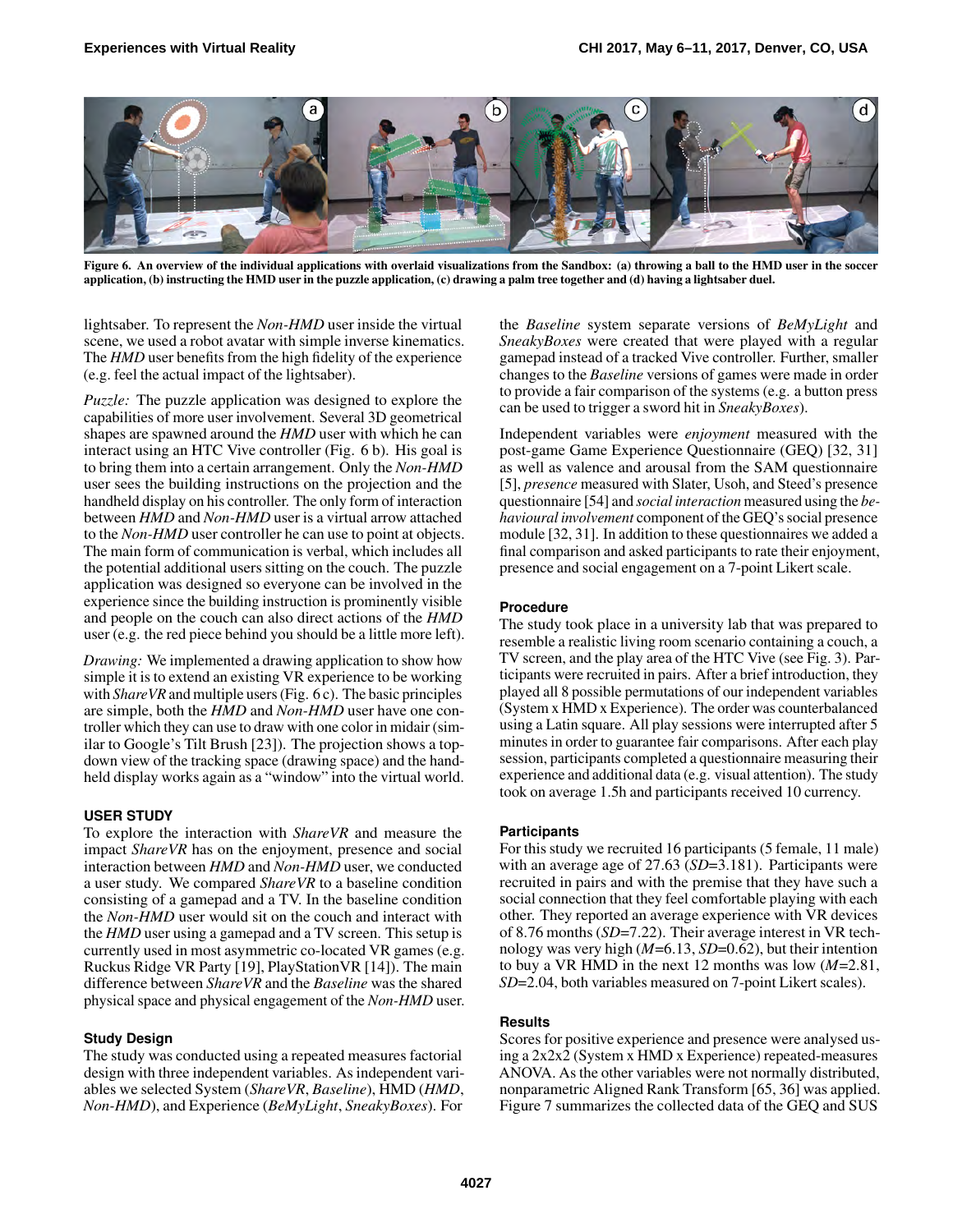

<span id="page-7-0"></span>Figure 7. Averages (with standard deviation) of the positive experiences subscale (GEQ), behavioural involvement (GEQ) and presence (SUS).

questionnaire and Figure [8](#page-7-1) shows an overview of the final comparison (enjoyment, presence and social interaction).

#### *Enjoyment*

The post-game GEQ consists of four components: *positive experience*, *negative experience*, *tiredness*, and *returning to reality*. *HMD* users reported a significant higher positive experience compared to *Non-HMD* players (*F*(1,15)=11.573, *p*=0.004, *r*=0.660). As expected, *Non-HMD* participants reported significantly higher scores for tiredness using *ShareVR* compared to *Baseline* (*F*(1,15)=12.060, *p*=0.003, *r*=0.829). Participants further reported significantly higher scores for *"returning to reality"* when using an *HMD* compared to *Non-HMD* (*F*(1,15)=33.067, *p* < 0.001, *r*=0.668).

Participants playing with *ShareVR* (*M*=7.47, *SD*=1.01) reported significantly higher valence scores compared to *Baseline* (*M*=6.95, *SD*=0.92) (*F*(1,15)=10.952, *p*=0.005, *r*=0.650). Additionally, using an *HMD* led to significantly higher scores for valence than without (*F*(1,15)=7.213, *p*=0.017, *r*=0.570). Furthermore, significantly higher scores of arousal were reported using *ShareVR* (*M*=6.1, *SD*=1.61) compared to *Baseline* (*M*=5.36, *SD*=1.50) (*F*(1,15)=7.145, *p*=0.017, *r*=0.568), as well as for *HMD* (*M*=6.01, *SD*=1.28) compared to *Non-HMD* (M=5.31, SD=1.60) (*F*(1,15)=8.809, *p*=0.010, *r*=0.515).

For the concluding questionnaire ("I enjoyed using *{System}*", Likert scale from  $1$  (= strongly disagree) to  $7$  (= strongly agree)), a Kruskal–Wallis test revealed that ratings were significantly affected by the system (*H*(3)=19.995, *p* < 0.001). {*ShareVR* x *HMD*} was rated significantly more fun than {*Baseline* x *Non-HMD*} (*U*=27.781, *p* < 0.001). Furthermore, participants stated that they enjoyed {*ShareVR* x *Non-HMD*} significantly more than {*Baseline* x *Non-HMD*} (*U*=-19.062, *p*=0.016, adjusted significances are indicated for the Dunn-Bonferroni post-hoc tests).

#### *Presence*

Participants felt significantly more present (SUS) using *ShareVR* (M=4.5, SD=1.3) compared to the *Baseline* system (M=4.0, SD=1.1) (*F*(1,15)=10.024, *p*=0.006, *r*=0.633) as well as while using an *HMD* (M=4.9, SD=1.2) compared to *Non-HMD* (M=3.6, SD=1.3) (*F*(1,15)=52.745, *p* < 0.001, *r*=0.882).

In the concluding questionnaire ("I felt being in the game using *{System}*", Likert scale from 1 (= strongly disagree) to 7 (= strongly agree)), we found a significant effect of the system used (*H*(3)=29.240, *p* < 0.001). {*Baseline* x *Non-HMD*} was rated significantly lower than {*Baseline* x *HMD*} (*U*=25.844, *p* < 0.001) as well as {*ShareVR* x *HMD*} (*U*=32.812, *p* < 0.001)



<span id="page-7-1"></span>Figure 8. Averages (+/- sd) of the final questions on enjoyment ("I enjoyed using *{System}*"), presence ("I felt being in the game using *{System}*") and social interaction ("I felt engagement with the other using *{System}*").

and also lower as {*ShareVR* x *Non-HMD*} (*U*=-20.469, *p*=0.008).

#### *Social Interaction*

Regarding social interaction, *SneakyBoxes* led to significantly higher scores for the *behavioural involvement* component of the GEQ social presence module compared to *BeMyLight* (*F*(1,15)=6.877, *p*=0.019, *r*=0.560).

In the concluding questionnaire ("I felt engagement with the other using *{System}*", Likert scale from 1 (= strongly disagree) to  $7$  (= strongly agree), the system significantly affected the reported social engagement (*H*=26.942, *p* < 0.001). {*ShareVR* x *HMD*} was rated significantly more engaging than {*Baseline* x *Non-HMD*} (*U*=25.656, *p* < 0.001) as well as {*Baseline* x *HMD*} (*U*=-24,781, *p*=0.001. Further, ratings show that {*ShareVR* x *Non-HMD*} was significantly more socially engaging than {*Baseline* x *Non-HMD*}, *U*=22.094, *p*=0.004) and {*Baseline* x *HMD*} (*U*=-21.219, *p*=0.006).

#### *Additional Observations*

Between each gaming session, we asked*Non-HMD* participants to state their visual attention on a 7-point Likert scale (7=most attention) between player, projection, tracked display and mirrored view (TV). Playing *BeMyLight*, participants reported a high focus on the handheld display (M=5.63) and a moderate on the projection (M=3.81). However, playing *SneakyBoxes* the focus switched to high on the projection (M=6.75) and low on the handheld display (M=1.37). This indicates the importance of alternative visualizations between experiences. Finally, participants were asked if they would want to have a system like *ShareVR* at home. Results show that *ShareVR* was highly positively perceived, *M*=6.31, *SD*=0.873 (measured on a 7-point Likert scale). This is also confirmed by the qualitative feedback we received, where participants actively stated that they want the system and asked about availability.

## **Discussion**

The goal of our study was to examine the impact of *ShareVR* on enjoyment, presence and social interaction for *HMD* and *Non-HMD* players in comparison to the *Baseline* condition. Even if no significant differences were found for the GEQ questionnaire, in the final comparison we found a significantly higher rating of enjoyment using *ShareVR* for *Non-HMD* users. Even if not significant, we were surprised that overall participants rated using (*Non-HMD* x *ShareVR*) slightly higher than (*HMD* x *Baseline*). Furthermore, *ShareVR* did elicit more positive emotions, higher valence and higher arousal which can be both linked to positive player experience [\[37,](#page-11-18) [40\]](#page-11-19). These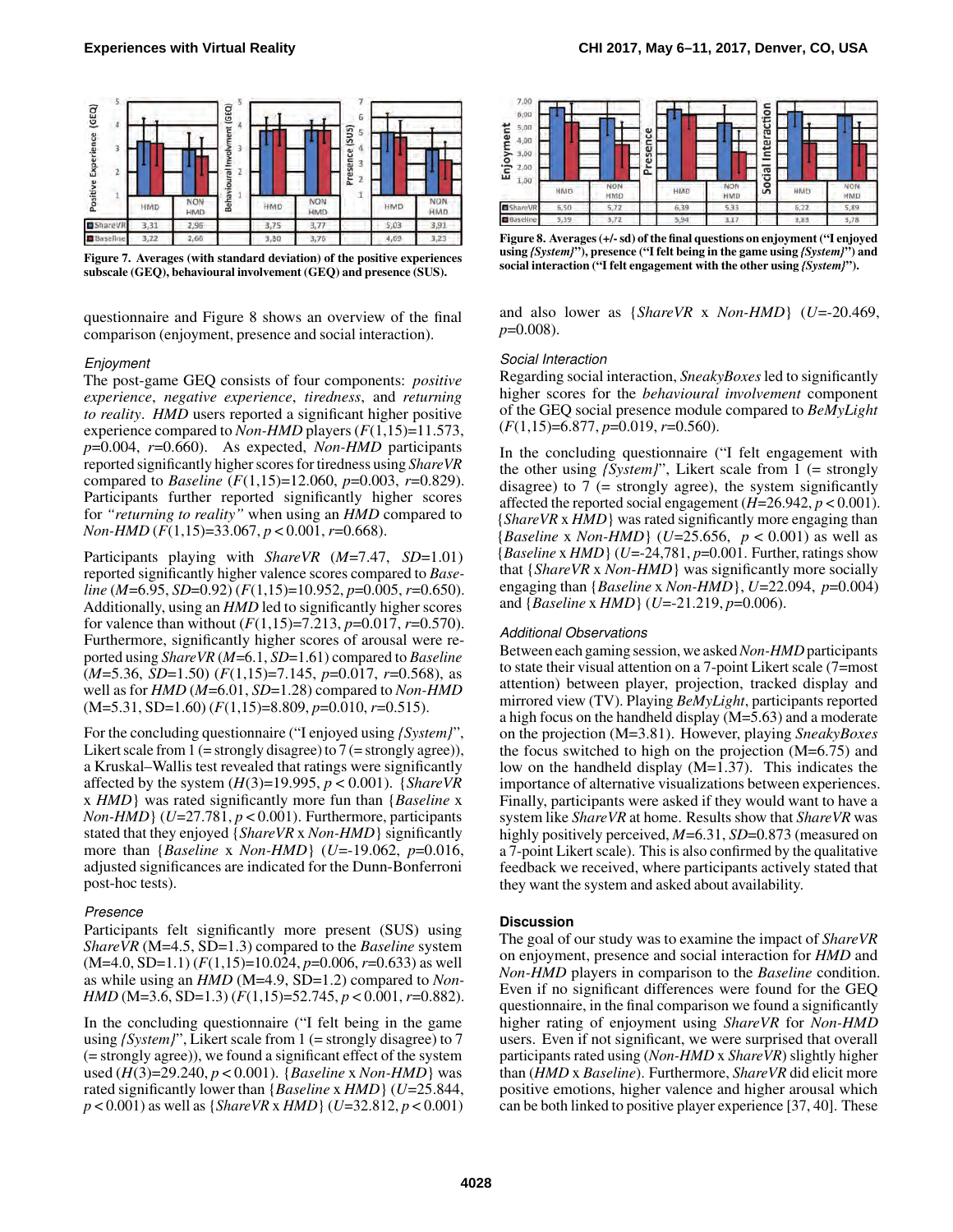findings further correlate with our observations and qualitative feedback of participants *"I think both games should be further developed ... they are really fun"*. These findings confirm that with *ShareVR* we could increase enjoyment for *Non-HMD* users for co-located asymmetric experiences in VR.

Similar to enjoyment, no significant differences were found using the GEQ behavioural involvement subscale. This can be explained with the strong effect each individual game had. The GEQ measures how much a player's actions depend on the other player. This was in fact very different for both games which might have had more impact on participants than the system used. However, when rating only the systems regarding how engaged they felt with the other player, participants reported a significantly higher rating using *ShareVR* for both *HMD* and *Non-HMD* players. We explain these findings with the aspect of the shared physical space. When wearing an *HMD*, users are visually isolated from the space around them. Even if playing with another user located on the couch, not actually seeing the other reduces the experience to something similar to online gaming. This was similarly mentioned by participant 2: *"The projection helps to be part of the experience but using the controller felt more like playing online since you don't share any physical space"*. This further shows how *ShareVR* not only positively impacts the overall experiences for *Non-HMD* users, but also for *HMD* users.

Compared to the *Baseline*, *ShareVR* overall significantly increased the presence of the *Non-HMD* user measured by the SUS questionnaire and in the final comparison. Interestingly, in the final comparison participants rated (*Non-HMD* x *ShareVR*) only slightly lower than playing with an *HMD* in the *Baseline*. This suggests that *ShareVR* did in fact improve presence over the *Baseline*. Further, it might even be possible that the system can elicit presence in the *Non-HMD* player that is comparable to playing with an *HMD*.

Summarized, we found that *ShareVR* did improve enjoyment, social engagement and presence over the *Baseline* condition. Unsurprisingly, we found several effects of playing as *HMD* or *Non-HMD* player as well as effects from the individual experience. This suggests that although *ShareVR* showed promising results, experiences have to be specifically designed for the co-located asymmetric approach. Therefore, the next section is going to focus on the design space of *ShareVR*.

## **DESIGN SPACE AND GUIDELINES**

To gain a deeper understanding of the design space, its implications and to be able to derive design considerations we conducted a second smaller exploratory study with two groups of 3 participants (n=6). The main goal was to further expose participants with the system and observe behavior and interactions using *ShareVR*.

## **Exploratory Study**

We invited two groups of three participants each into our lab and let them experience an approximately 30-40 minutes long gaming session with the *SandBox* application (see Video Figure). Participants were again recruited as a group with a strong social bond and enjoying playing together. The first recruited group were three male HCI researchers (age: M=31, SD=3.56) and the second group consisted of three male VR

enthusiasts (age: M=28.7, SD=0.47). After a short introduction into the control mechanics of *ShareVR*, participants were free to explore each application and had no further restrictions. Our only request was that each participant should experience each possible role (*HMD*, *Non-HMD*, and observer on the couch). Afterwards, we conducted a semi structured group interview on aspects of *ShareVR*, each individual role and the experienced gameplay. During the study three of the authors were present taking notes about observed behaviour and the group discussion afterwards. After both sessions the three authors had one shared coding session (thematic analysis) in which notes were compared and themes identified and discussed.

## *Additional Findings*

The overall findings were directly integrated into the *Design Guidelines* and the *Design Space*. In this part we will briefly give insights on findings not covered by these two sections but seemed noteworthy to us.

*Non-HMD* users tend to form a certain bond with the observer since they both experience a similar perception of the virtual world and the *HMD* user. Participants often teased the *HMD* user with his inability of seeing the physical space (e.g. poke with a not tracked inflated sword). Nevertheless, *HMD* participants reported feeling safe when immersed to not bump into things and walk out of the tracking space since two *Non-HMD* users were around watching out for them. This shows that both accepted the teasing as part of the individual game without a negative influence on the whole experience. We further observed several occasions where the *HMD* user made mistakes resulting in a group laughter that started simultaneously. This shows that everyone was fully capable of understanding what is going on in the scene. Participants further reported they felt as they were entertaining the observer on the couch and that this feeling could potentially be higher if there would be several people on the couch. In terms of experiences, participants reported they had fun in every role but would prefer games which are not based on activities they can experience in real life (e.g. soccer).

## **Design Space**

In the following we will present four variables of the design space we identified as essential factors and explain their implications. This categorization is based on insights we gained from actively implementing and testing *ShareVR* and both user studies.

*Asymmetry in Visualization and Interaction:* The main variable of every experience implemented for *ShareVR* is the level of asymmetry in visualization and interaction. The starting situation already has a strong asymmetry in terms of visualization, since the *HMD* user has stereoscopic perception of the virtual world and the *Non-HMD* user gets his understanding of the world through flat displays. Both have inherent advantages and disadvantages and should be considered when designing interactions for both users (see first guideline). The goal here is not to bring both on the same level but to leverage the advantages of each individual visualization. When done right, a high degree of asymmetry can lead to two entirely different experiences which results in a high replay value.

*Dependency:* The level of dependency in an experience controls how much coordination is necessary between *HMD*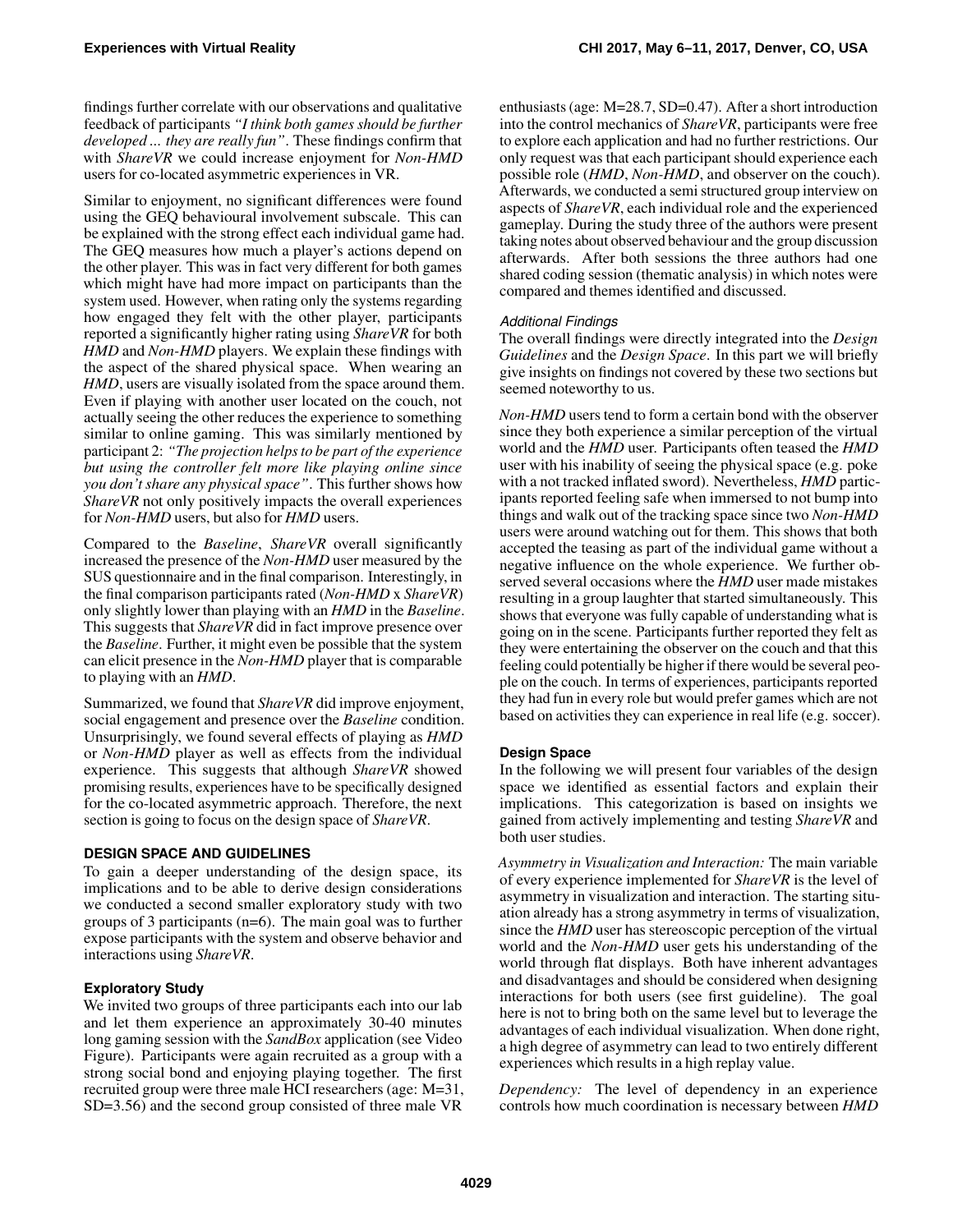and *Non-HMD* user to achieve a goal. Dependency must be controlled and balanced in collaborative and competitive games. A too high degree of dependency will slow down the overall gameplay but a too low dependency results in both players having two separate experiences. Each user should contribute something to the games progress by leveraging the advantage of their modality in a non-artificial form (not a "job creation scheme"). In *BeMyLight*, we used several iterations to balance the dependency in such a way that both users felt they played a vital role for the progress of the game.

*Power Distribution:* Throughout our work with *ShareVR* we observed that the power level one has over the other user or the virtual environment highly influenced the enjoyment of the experience. The more I can impact the virtual environment or the other user (e.g. hit him with a sword) the more I enjoy the experience. It is hereby not necessary to fully balance the power between both users since users mostly wanted to have both experiences and will switch roles eventually. Throughout our study participants were always aware of this switch of roles and therefore restrained themselves from over using their power. However, for collaborative experiences the power level should be equally balanced so that both users have a feeling of playing a vital role in the progress of the game.

*Physical Proximity:* Each individual experience implicitly controls the allocation of the tracking space between *HMD* and *Non-HMD* users. If the physical proximity is embedded as part of the virtual experience, it can potentially lead to an increase of presence for the *HMD* user. However, if incoherent information is perceived acoustically or tactile it can break the presence and immersion for the *HMD* user (see fourth guideline). In general we observed that participants enjoyed a high level of physical involvement and were able to coordinate their position inside the tracking space easily. Here, it is a great advantage to have a *Non-HMD* user inside the tracking space since he was mostly in charge of the coordination.

## **Guidelines**

From both studies and our own experience we derived four guidelines which we consider essential when designing for asymmetric co-located VR experiences such as *ShareVR*.

*Leverage Asymmetry:* Instead of assigning irrelevant tasks to the *Non-HMD* user to create any form of dependence and force collaboration, leverage the inherent advantages of each role. Offer isometric or orthogonal visualizations to the *Non-HMD* user since those help to perceive spatial relations in the virtual scene and allow the *Non-HMD* user to engage with further observers on the couch.

*Design for the whole living room:* Create visualizations not only for the engaged *Non-HMD* user but keep in mind that more participants can be around. We actively decided to use an orthographic camera for the projection and not a view dependent which could easily be adapted for the position of the *Non-HMD* user but only work from his perspective. Include as many observing roles as you wish in your application but keep in mind that *Non-HMD* users may tend to team up with observers against the *HMD* user.

*Physical engagement is fun in moderation:* Throughout our whole experience with *ShareVR* participants (both *HMD* and

*Non-HMD* users) highly valued the ability to physically engage with each other. Introduce physical props which you can either mount onto one controller or track otherwise. Those can highly increase the presence of the *HMD* user. But be careful of physical engagement which is not visualized/transparent to the *HMD* user since this can result in discomfort.

*Design for mixed reality in shared physical space:* Keep in mind that your players are both located in the same physical space but perceive two different realities. Even if you do not visualize the movement and actions of your *Non-HMD* user, the *HMD* user will hear him interact in the surrounding. In some cases this can break the presence and immersion of the *HMD* user (e.g. hearing footsteps while his character is visually floating), but when considered in the game design can enhance the experience for both (e.g. physical props positioned by the *Non-HMD* user inside the tracking space).

## **CONCLUSION**

In this work we presented *ShareVR*, a proof-of-concept prototype using floor projection and mobile displays in combination with positional tracking to visualize the virtual world for *Non-HMD* users and enable them to interact with the *HMD* user and become part of the VR experience. We designed and implemented *ShareVR* based on the feedback of early adopters (n=48) of VR technology. We implemented three experiences for *ShareVR* which each explore a different aspect of the novel design space. In a next step we conducted a user study (n=16) comparing *ShareVR* to a baseline condition (TV + gamepad) showing its advantage in terms of enjoyment, presence and social interaction. In a final step we conducted a short exploratory evaluation (n=6) which we used to help us explore the design space of *ShareVR* and give insights and guidelines for designers of co-located asymmetric VR experiences.

## *Limitations and Future Work*

To entirely cover the gradient of engagement, an *HMD* to *HMD* interaction has to be modeled as well. We focused on asymmetric VR collaboration since it is likely to occur in the early days of consumer VR and appropriate concepts could benefit social acceptance. Furthermore, our findings are currently based on two or three people playing together. More research with a higher number of observers has to be conducted to fully understand the social dynamics happening in this asymmetric setup.

In the future, we are planning to extend *ShareVR* to incorporate more players and further integrate an additional *HMD*. This allows us to fully investigate the novel design space of asymmetric co-located virtual reality experiences and their impact on social dynamics.

## **ACKNOWLEDGEMENTS**

This work was conducted within SFB/TRR 62 Companion Technology for Cognitive Technical Systems funded by the German Research Foundation (DFG).

## <span id="page-9-0"></span>**REFERENCES**

1. Hrvoje Benko, Edward W Ishak, and Steven Feiner. 2004. Collaborative mixed reality visualization of an archaeological excavation. In *Mixed and Augmented Reality, 2004. ISMAR 2004. Third IEEE and ACM International Symposium on*. IEEE, 132–140.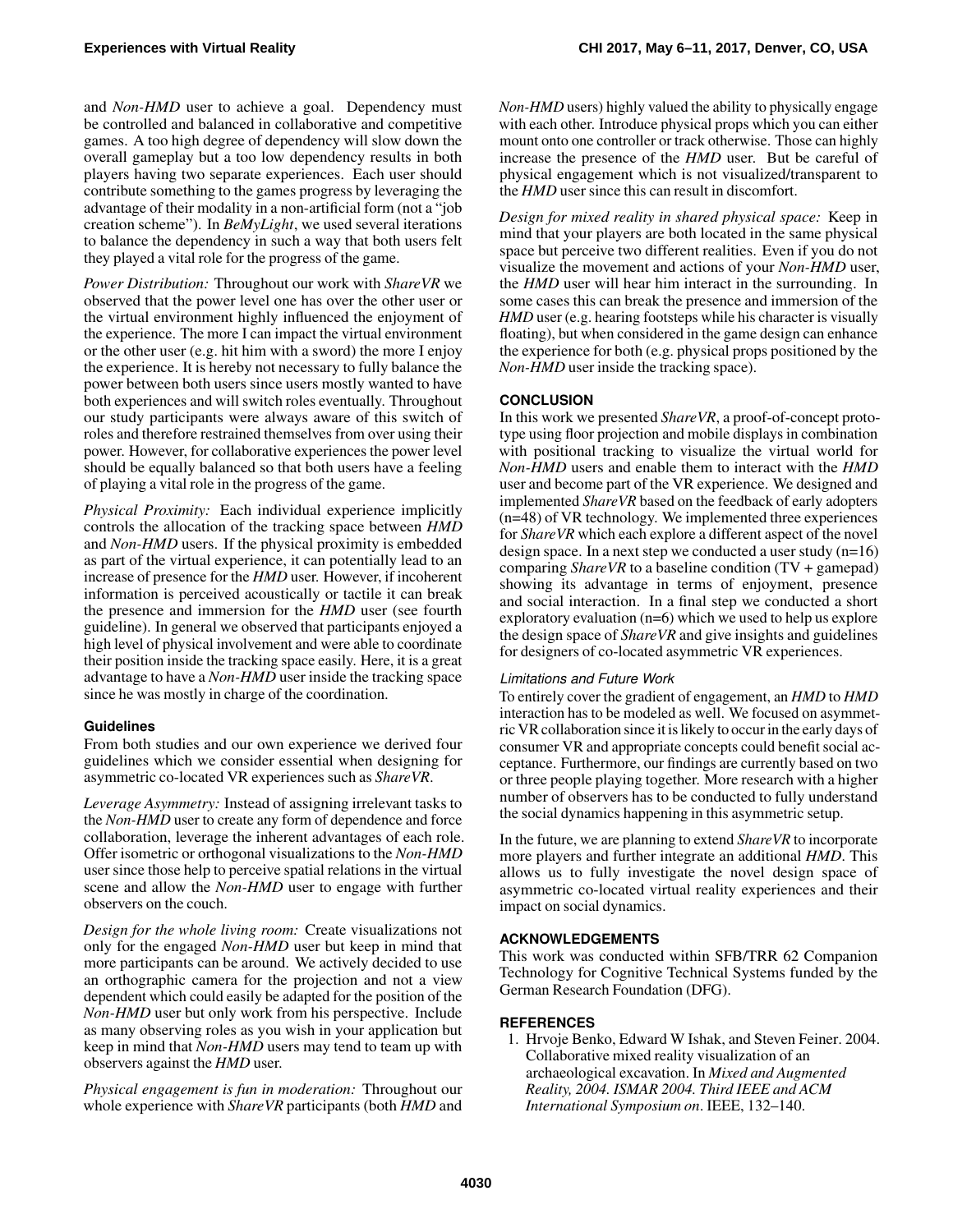- <span id="page-10-5"></span>2. Mark Billinghurst and Hirokazu Kato. 2002. Collaborative Augmented Reality. *Commun. ACM* 45, 7 (July 2002), 64–70. DOI:http://dx.doi.org/10.[1145/514236](http://dx.doi.org/10.1145/514236.514265).514265
- <span id="page-10-7"></span>3. Mark Billinghurst, Ivan Poupyrev, Hirokazu Kato, and Richard May. 2000. Mixing realities in shared space: An augmented reality interface for collaborative computing. In *Multimedia and Expo, 2000. ICME 2000. 2000 IEEE International Conference on*, Vol. 3. IEEE, 1641–1644.
- <span id="page-10-1"></span>4. Doug A. Bowman and Ryan P. McMahan. 2007. Virtual Reality: How Much Immersion Is Enough? *Computer* 40, 7 (July 2007), 36–43. DOI: [http://dx](http://dx.doi.org/10.1109/MC.2007.257).doi.org/10.1109/MC.2007.257
- <span id="page-10-22"></span>5. Margaret M Bradley and Peter J Lang. 1994. Measuring emotion: the self-assessment manikin and the semantic differential. *Journal of behavior therapy and experimental psychiatry* 25, 1 (1994), 49–59.
- <span id="page-10-18"></span>6. Raffaello Brondi, Leila Alem, Giovanni Avveduto, Claudia Faita, Marcello Carrozzino, Franco Tecchia, and Massimo Bergamasco. 2015. *Evaluating the Impact of Highly Immersive Technologies and Natural Interaction on Player Engagement and Flow Experience in Games*. Springer International Publishing, Cham, 169–181. DOI: http://dx.doi.org/10.[1007/978-3-319-24589-8\\_13](http://dx.doi.org/10.1007/978-3-319-24589-8_13)
- <span id="page-10-6"></span>7. Andreas Butz, Tobias Hollerer, Steven Feiner, Blair MacIntyre, and Clifford Beshers. 1999. Enveloping users and computers in a collaborative 3D augmented reality. In *Augmented Reality, 1999.(IWAR'99) Proceedings. 2nd IEEE and ACM International Workshop on*. IEEE, 35–44.
- <span id="page-10-9"></span>8. Christer Carlsson and Olof Hagsand. 1993. DIVE A multi-user virtual reality system. In *Virtual Reality Annual International Symposium, 1993., 1993 IEEE*. IEEE, 394–400.
- <span id="page-10-13"></span>9. Lung-Pan Cheng, Patrick Lühne, Pedro Lopes, Christoph Sterz, and Patrick Baudisch. 2014. Haptic Turk: A Motion Platform Based on People. In *Proceedings of the SIGCHI Conference on Human Factors in Computing Systems (CHI '14)*. ACM, New York, NY, USA, 3463–3472. DOI: http://dx.doi.org/10.[1145/2556288](http://dx.doi.org/10.1145/2556288.2557101).2557101
- <span id="page-10-14"></span>10. Lung-Pan Cheng, Thijs Roumen, Hannes Rantzsch, Sven Köhler, Patrick Schmidt, Robert Kovacs, Johannes Jasper, Jonas Kemper, and Patrick Baudisch. 2015. TurkDeck: Physical Virtual Reality Based on People. In *Proceedings of the 28th Annual ACM Symposium on User Interface Software & Technology (UIST '15)*. ACM, New York, NY, USA, 417–426. DOI: http://dx.doi.org/10.[1145/2807442](http://dx.doi.org/10.1145/2807442.2807463).2807463
- <span id="page-10-8"></span>11. Elizabeth F Churchill and Dave Snowdon. 1998. Collaborative virtual environments: an introductory review of issues and systems. *Virtual Reality* 3, 1 (1998), 3–15.
- <span id="page-10-10"></span>12. K. Coninx, F. Van Reeth, and E. Flerackers. 1997. A Hybrid 2D / 3D User Interface for Immersive Object Modeling. In *Proceedings of the 1997 Conference on Computer Graphics International (CGI '97)*. IEEE Computer Society, Washington, DC, USA, 47–. http://dl.acm.org/citation.[cfm?id=792756](http://dl.acm.org/citation.cfm?id=792756.792856).792856
- <span id="page-10-0"></span>13. HTC Corporation. 2016a. HTC Vive. [https://www](https://www.htcvive.com).htcvive.com. (2016). Accessed: 2016-09-07.
- <span id="page-10-21"></span>14. Sony Corporation. 2016b. PlayStation VR. [https:](https://www.playstation.com/en-us/explore/playstation-vr/) //www.playstation.[com/en-us/explore/playstation-vr/](https://www.playstation.com/en-us/explore/playstation-vr/). (2016). Accessed: 2016-09-19.
- <span id="page-10-12"></span>15. N. J. Dedual, O. Oda, and S. K. Feiner. 2011. Creating hybrid user interfaces with a 2D multi-touch tabletop and a 3D see-through head-worn display. In *2011 10th IEEE International Symposium on Mixed and Augmented Reality*. 231–232. DOI: http://dx.doi.org/10.[1109/ISMAR](http://dx.doi.org/10.1109/ISMAR.2011.6092391).2011.6092391
- <span id="page-10-19"></span>16. Die Gute Fabrik. 2016. *Johann Sebastian Joust*. Game [PlayStation 4]. (2016). Die Gute Fabrik, Copenhagen, DK.
- <span id="page-10-4"></span>17. Thierry Duval and Cédric Fleury. 2009. An asymmetric 2d pointer/3d ray for 3d interaction within collaborative virtual environments. In *Proceedings of the 14th international Conference on 3D Web Technology*. ACM, 33–41.
- <span id="page-10-11"></span>18. Kevin Fan, Liwei Chan, Daiya Kato, Kouta Minamizawa, and Masahiko Inami. 2016. VR Planet: Interface for Meta-view and Feet Interaction of VR Contents. In *ACM SIGGRAPH 2016 VR Village (SIGGRAPH '16)*. ACM, New York, NY, USA, Article 24, 2 pages. DOI: http://dx.doi.org/10.[1145/2929490](http://dx.doi.org/10.1145/2929490.2931001).2931001
- <span id="page-10-17"></span>19. Foreign VR. 2016. *Ruckus Ridge VR Party*. Game [HTC Vive]. (2016). Foreign VR, Palo Alto, USA.
- <span id="page-10-16"></span>20. Brian Gajadhar, Yvonne de Kort, and Wijnand IJsselsteijn. 2008. Influence of Social Setting on Player Experience of Digital Games. In *CHI '08 Extended Abstracts on Human Factors in Computing Systems (CHI EA '08)*. ACM, New York, NY, USA, 3099-3104. DOI: http://dx.doi.org/10.[1145/1358628](http://dx.doi.org/10.1145/1358628.1358814).1358814
- <span id="page-10-2"></span>21. Yue Gao and Regan Mandryk. 2012. The Acute Cognitive Benefits of Casual Exergame Play. In *Proceedings of the SIGCHI Conference on Human Factors in Computing Systems (CHI '12)*. ACM, New York, NY, USA, 1863–1872. DOI: http://dx.doi.org/10.[1145/2207676](http://dx.doi.org/10.1145/2207676.2208323).2208323
- <span id="page-10-15"></span>22. Chaim Gartenberg. 2015. The future of gaming is lonely (and online only). (June 2015). [http://www](http://www.theverge.com/2015/6/25/8844073/goodbye-local-multiplayer-we-will-miss-you-and-the-goldeneye-days-of-yore).theverge.com/ [2015/6/25/8844073/goodbye-local-multiplayer-we-will](http://www.theverge.com/2015/6/25/8844073/goodbye-local-multiplayer-we-will-miss-you-and-the-goldeneye-days-of-yore)[miss-you-and-the-goldeneye-days-of-yore](http://www.theverge.com/2015/6/25/8844073/goodbye-local-multiplayer-we-will-miss-you-and-the-goldeneye-days-of-yore) Accessed: 2016-09-07.
- <span id="page-10-20"></span>23. Google. 2016. Tilt Brush. [https://www](https://www.tiltbrush.com/).tiltbrush.com/. (2016). Accessed: 2016-09-07.
- <span id="page-10-3"></span>24. Jan Gugenheimer. 2016. Nomadic Virtual Reality: Exploring New Interaction Concepts for Mobile Virtual Reality Head-Mounted Displays. In *Proceedings of the 29th Annual Symposium on User Interface Software and Technology (UIST '16 Adjunct)*. ACM, New York, NY, USA, 9–12. DOI:

http://dx.doi.org/10.[1145/2984751](http://dx.doi.org/10.1145/2984751.2984783).2984783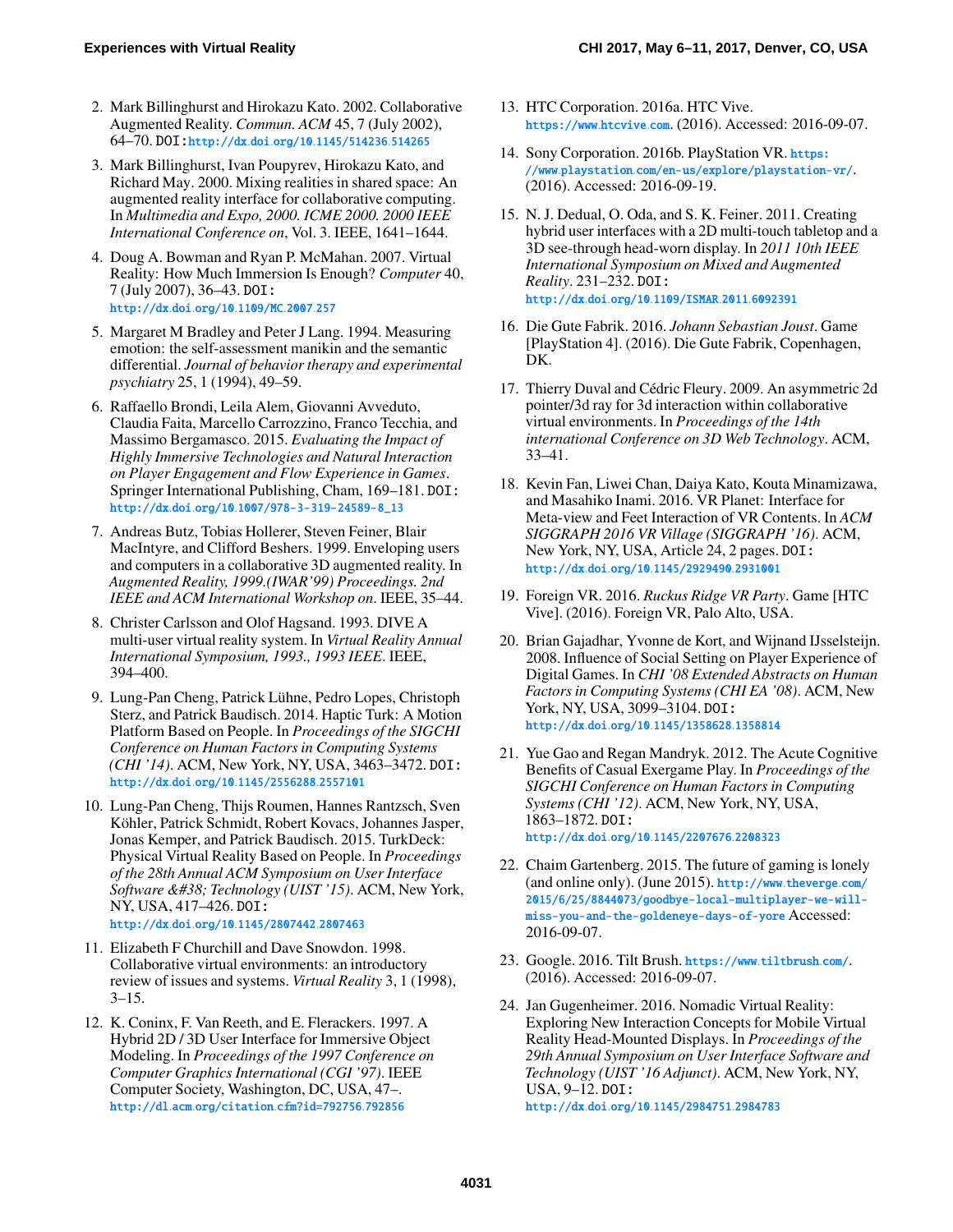- <span id="page-11-2"></span>25. Jan Gugenheimer, David Dobbelstein, Christian Winkler, Gabriel Haas, and Enrico Rukzio. 2016a. FaceTouch: Enabling Touch Interaction in Display Fixed UIs for Mobile Virtual Reality. In *Proceedings of the 29th Annual Symposium on User Interface Software and Technology (UIST '16)*. ACM, New York, NY, USA, 49–60. DOI: http://dx.doi.org/10.[1145/2984511](http://dx.doi.org/10.1145/2984511.2984576).2984576
- <span id="page-11-8"></span>26. Jan Gugenheimer, Frank Honold, Dennis Wolf, Felix Schüssel, Julian Seifert, Michael Weber, and Enrico Rukzio. 2016b. How Companion-Technology can Enhance a Multi-Screen Television Experience: A Test Bed for Adaptive Multimodal Interaction in Domestic Environments. *KI - Künstliche Intelligenz* 30, 1 (2016), 37–44. DOI:http://dx.doi.org/10.[1007/s13218-015-0395-7](http://dx.doi.org/10.1007/s13218-015-0395-7)
- <span id="page-11-12"></span>27. Jan Gugenheimer, Dennis Wolf, Eythor R. Eiriksson, Pattie Maes, and Enrico Rukzio. 2016c. GyroVR: Simulating Inertia in Virtual Reality Using Head Worn Flywheels. In *Proceedings of the 29th Annual Symposium on User Interface Software and Technology (UIST '16)*. ACM, New York, NY, USA, 227–232. DOI: http://dx.doi.org/10.[1145/2984511](http://dx.doi.org/10.1145/2984511.2984535).2984535
- <span id="page-11-13"></span>28. Jan Gugenheimer, Dennis Wolf, Gabriel Haas, Sebastian Krebs, and Enrico Rukzio. 2016d. SwiVRChair: A Motorized Swivel Chair to Nudge Users' Orientation for 360 Degree Storytelling in Virtual Reality. In *Proceedings of the 2016 CHI Conference on Human Factors in Computing Systems (CHI '16)*. ACM, New York, NY, USA, 1996–2000. DOI:

http://dx.doi.org/10.[1145/2858036](http://dx.doi.org/10.1145/2858036.2858040).2858040

- <span id="page-11-11"></span>29. Roland Holm, Erwin Stauder, Roland Wagner, Markus Priglinger, and Jens Volkert. 2002. A combined immersive and desktop authoring tool for virtual environments. In *Virtual Reality, 2002. Proceedings. IEEE*. IEEE, 93–100.
- <span id="page-11-3"></span>30. Hikaru Ibayashi, Yuta Sugiura, Daisuke Sakamoto, Natsuki Miyata, Mitsunori Tada, Takashi Okuma, Takeshi Kurata, Masaaki Mochimaru, and Takeo Igarashi. 2015. Dollhouse VR: a multi-view, multi-user collaborative design workspace with VR technology. In *SIGGRAPH Asia 2015 Emerging Technologies*. ACM, 8.
- <span id="page-11-16"></span>31. WA IJsselsteijn, YAW De Kort, and K Poels. 2013. The Game Experience Questionnaire: Development of a self-report measure to assess the psychological impact of digital games. (2013).
- <span id="page-11-15"></span>32. Wijnand IJsselsteijn, Yvonne De Kort, Karolien Poels, Audrius Jurgelionis, and Francesco Bellotti. 2007. Characterising and measuring user experiences in digital games. In *International conference on advances in computer entertainment technology*, Vol. 2. 27.
- <span id="page-11-9"></span>33. Robert Johansen. 1988. *Groupware: Computer support for business teams*. The Free Press.
- <span id="page-11-7"></span>34. Brett Jones, Rajinder Sodhi, Michael Murdock, Ravish Mehra, Hrvoje Benko, Andrew Wilson, Eyal Ofek, Blair MacIntyre, Nikunj Raghuvanshi, and Lior Shapira. 2014. RoomAlive: Magical Experiences Enabled by Scalable, Adaptive Projector-camera Units. In *Proceedings of the*

*27th Annual ACM Symposium on User Interface Software and Technology (UIST '14)*. ACM, New York, NY, USA, 637–644. DOI:http://dx.doi.org/10.[1145/2642918](http://dx.doi.org/10.1145/2642918.2647383).2647383

- <span id="page-11-6"></span>35. Brett R. Jones, Hrvoje Benko, Eyal Ofek, and Andrew D. Wilson. 2013. IllumiRoom: Peripheral Projected Illusions for Interactive Experiences. In *Proceedings of the SIGCHI Conference on Human Factors in Computing Systems (CHI '13)*. ACM, New York, NY, USA, 869–878. DOI: http://dx.doi.org/10.[1145/2470654](http://dx.doi.org/10.1145/2470654.2466112).2466112
- <span id="page-11-17"></span>36. Matthew Kay and Jacob O. Wobbrock. 2016. *ARTool: Aligned Rank Transform for Nonparametric Factorial ANOVAs*. https://github.[com/mjskay/ARTool](https://github.com/mjskay/ARTool) R package version 0.10.2.
- <span id="page-11-18"></span>37. J Matias Kivikangas, Guillaume Chanel, Ben Cowley, Inger Ekman, Mikko Salminen, Simo Järvelä, and Niklas Ravaja. 2011. A review of the use of psychophysiological methods in game research. *Journal of Gaming & Virtual Worlds* 3, 3 (2011), 181–199.
- <span id="page-11-4"></span>38. Pascal Knierim, Markus Funk, Thomas Kosch, Anton Fedosov, Tamara Müller, Benjamin Schopf, Marc Weise, and Albrecht Schmidt. 2016. UbiBeam++: Augmenting Interactive Projection with Head-Mounted Displays. In *Proceedings of the 9th Nordic Conference on Human-Computer Interaction (NordiCHI '16)*. ACM, New York, NY, USA, Article 112, 6 pages. DOI: http://dx.doi.org/10.[1145/2971485](http://dx.doi.org/10.1145/2971485.2996747).2996747
- <span id="page-11-0"></span>39. Siân E. Lindley, James Le Couteur, and Nadia L. Berthouze. 2008. Stirring Up Experience Through Movement in Game Play: Effects on Engagement and Social Behaviour. In *Proceedings of the SIGCHI Conference on Human Factors in Computing Systems (CHI '08)*. ACM, New York, NY, USA, 511–514. DOI: http://dx.doi.org/10.[1145/1357054](http://dx.doi.org/10.1145/1357054.1357136).1357136
- <span id="page-11-19"></span>40. Regan L. Mandryk and M. Stella Atkins. 2007. A Fuzzy Physiological Approach for Continuously Modeling Emotion During Interaction with Play Technologies. *Int. J. Hum.-Comput. Stud.* 65, 4 (April 2007), 329–347. DOI: [http://dx](http://dx.doi.org/10.1016/j.ijhcs.2006.11.011).doi.org/10.1016/j.ijhcs.2006.11.011
- <span id="page-11-14"></span>41. Joe Marshall, Conor Linehan, and Adrian Hazzard. 2016. Designing brutal multiplayer video games. In *Proceedings of the 2016 CHI Conference on Human Factors in Computing Systems*. ACM, 2669–2680.
- <span id="page-11-1"></span>42. Florian Mueller, Stefan Agamanolis, and Rosalind Picard. 2003. Exertion Interfaces: Sports over a Distance for Social Bonding and Fun. In *Proceedings of the SIGCHI Conference on Human Factors in Computing Systems (CHI '03)*. ACM, New York, NY, USA, 561–568. DOI: http://dx.doi.org/10.[1145/642611](http://dx.doi.org/10.1145/642611.642709).642709
- <span id="page-11-5"></span>43. Haruo Noma, Tsutomu Miyasato, and Fumio Kishino. 1996. A Palmtop Display for Dextrous Manipulation with Haptic Sensation. In *Proceedings of the SIGCHI Conference on Human Factors in Computing Systems (CHI '96)*. ACM, New York, NY, USA, 126–133. DOI: http://dx.doi.org/10.[1145/238386](http://dx.doi.org/10.1145/238386.238454).238454
- <span id="page-11-10"></span>44. Ohan Oda, Carmine Elvezio, Mengu Sukan, Steven Feiner, and Barbara Tversky. 2015. Virtual Replicas for Remote